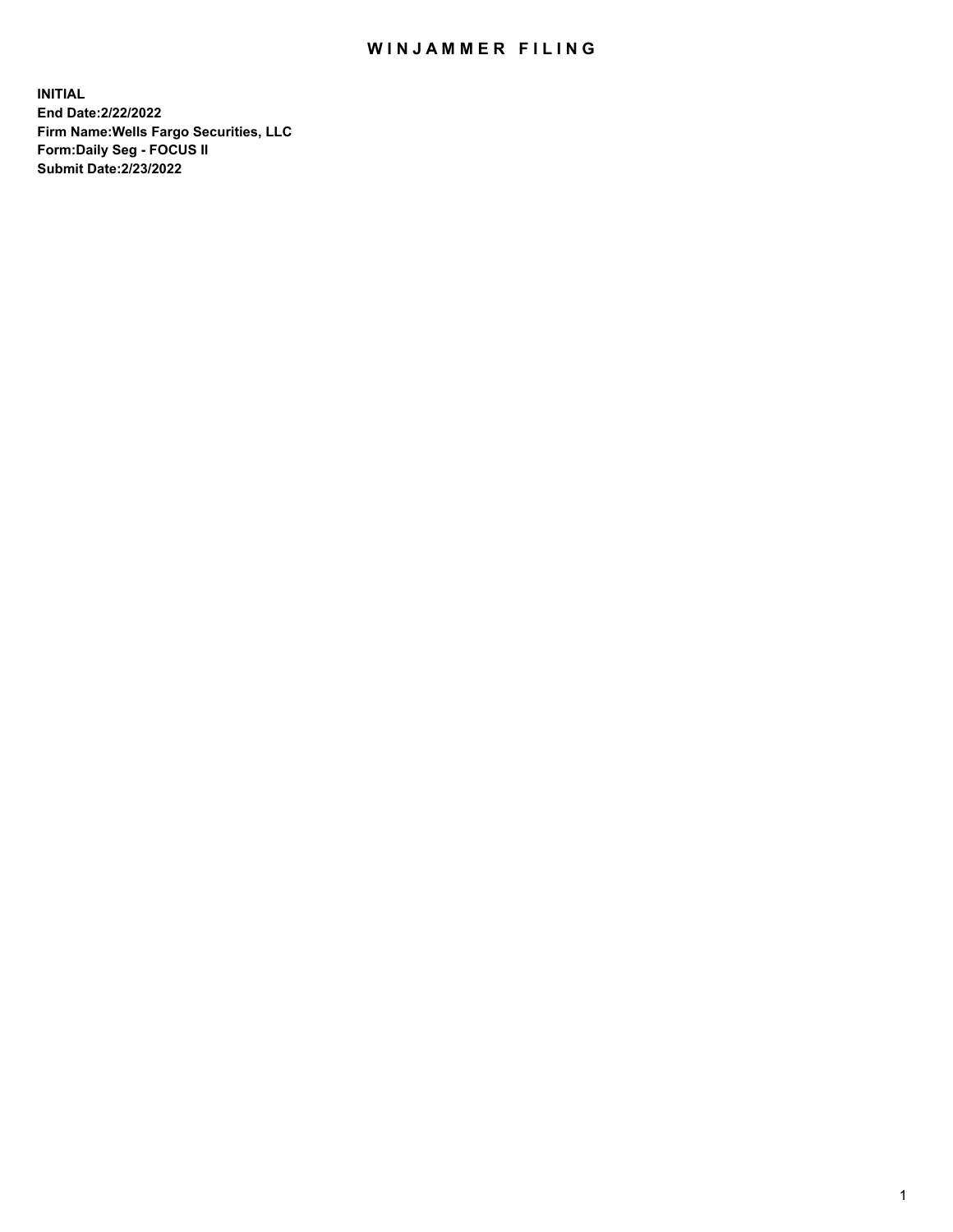**INITIAL End Date:2/22/2022 Firm Name:Wells Fargo Securities, LLC Form:Daily Seg - FOCUS II Submit Date:2/23/2022 Daily Segregation - Cover Page**

| Name of Company                                                                                                       | <b>Wells Fargo Securities LLC</b> |
|-----------------------------------------------------------------------------------------------------------------------|-----------------------------------|
| <b>Contact Name</b>                                                                                                   | <b>James Gnall</b>                |
|                                                                                                                       |                                   |
| <b>Contact Phone Number</b>                                                                                           | 917-699-6822                      |
|                                                                                                                       |                                   |
| <b>Contact Email Address</b>                                                                                          | james.w.gnall@wellsfargo.com      |
|                                                                                                                       |                                   |
| FCM's Customer Segregated Funds Residual Interest Target (choose one):                                                |                                   |
| a. Minimum dollar amount: ; or                                                                                        | 115,000,000                       |
| b. Minimum percentage of customer segregated funds required:% ; or                                                    | <u>0</u>                          |
| c. Dollar amount range between: and; or                                                                               | 00                                |
| d. Percentage range of customer segregated funds required between:% and%.                                             | 00                                |
| FCM's Customer Secured Amount Funds Residual Interest Target (choose one):                                            |                                   |
| a. Minimum dollar amount: ; or                                                                                        | 30,000,000                        |
| b. Minimum percentage of customer secured funds required:%; or                                                        | <u>0</u>                          |
| c. Dollar amount range between: and; or                                                                               | 00                                |
| d. Percentage range of customer secured funds required between: % and %.                                              | 0 <sub>0</sub>                    |
|                                                                                                                       |                                   |
| FCM's Cleared Swaps Customer Collateral Residual Interest Target (choose one):                                        |                                   |
| a. Minimum dollar amount: ; or                                                                                        | 355,000,000                       |
| b. Minimum percentage of cleared swaps customer collateral required:% ; or<br>c. Dollar amount range between: and; or | <u>0</u>                          |
| d. Percentage range of cleared swaps customer collateral required between:% and%.                                     | <u>00</u><br>00                   |
|                                                                                                                       |                                   |

Attach supporting documents CH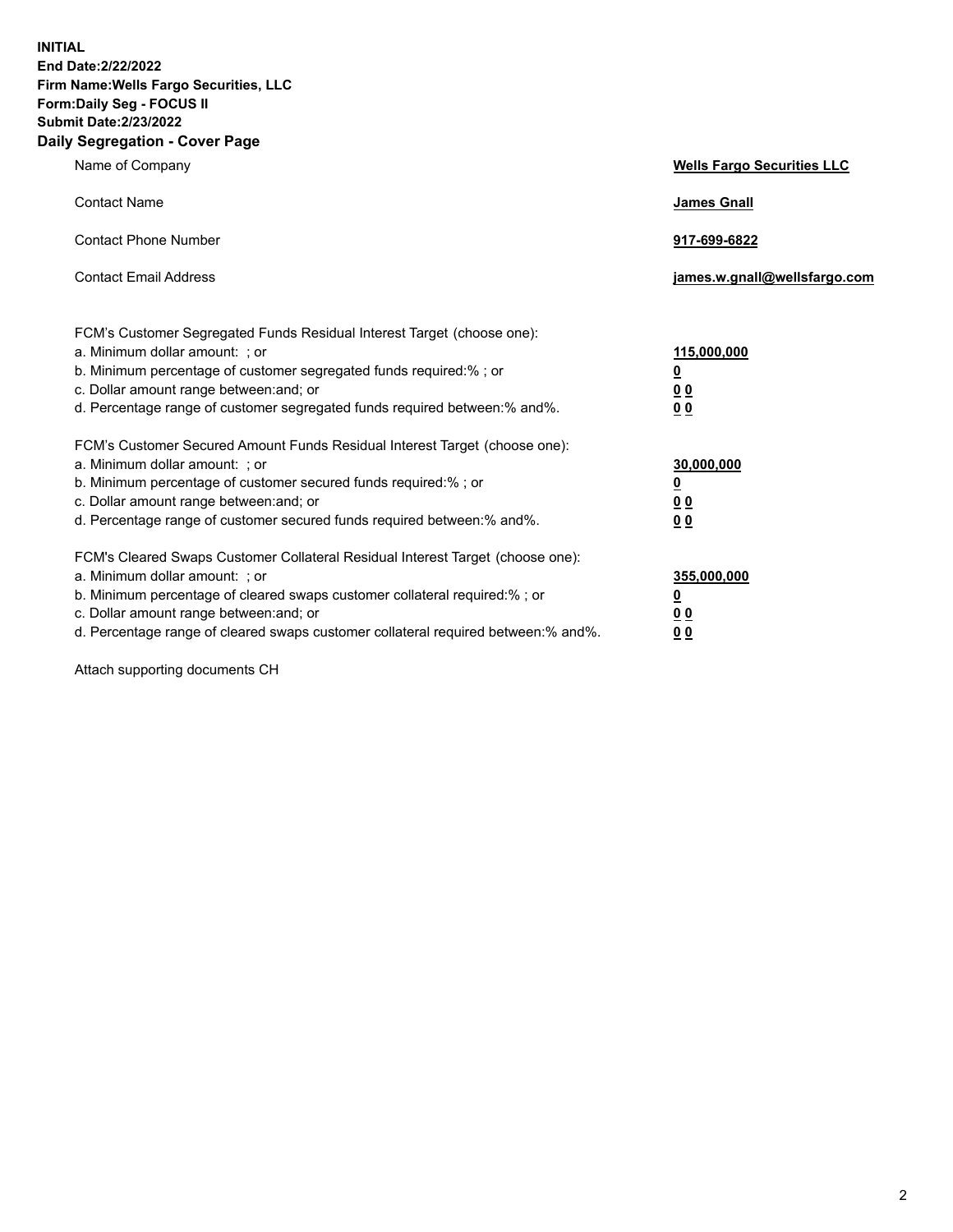**INITIAL End Date:2/22/2022 Firm Name:Wells Fargo Securities, LLC Form:Daily Seg - FOCUS II Submit Date:2/23/2022 Daily Segregation - Secured Amounts** Foreign Futures and Foreign Options Secured Amounts Amount required to be set aside pursuant to law, rule or regulation of a foreign government or a rule of a self-regulatory organization authorized thereunder 1. Net ledger balance - Foreign Futures and Foreign Option Trading - All Customers A. Cash **397,467,222** [7315] B. Securities (at market) **190,964,490** [7317] 2. Net unrealized profit (loss) in open futures contracts traded on a foreign board of trade **-158,224,018** [7325] 3. Exchange traded options a. Market value of open option contracts purchased on a foreign board of trade **336,870** [7335] b. Market value of open contracts granted (sold) on a foreign board of trade **0** [7337] 4. Net equity (deficit) (add lines 1. 2. and 3.) **430,544,564** [7345] 5. Account liquidating to a deficit and account with a debit balances - gross amount **25,337,908** [7351] Less: amount offset by customer owned securities **-25,320,814** [7352] **17,094** [7354] 6. Amount required to be set aside as the secured amount - Net Liquidating Equity Method (add lines 4 and 5) 7. Greater of amount required to be set aside pursuant to foreign jurisdiction (above) or line 6. FUNDS DEPOSITED IN SEPARATE REGULATION 30.7 ACCOUNTS 1. Cash in banks A. Banks located in the United States **74,402,970** [7500]

B. Other banks qualified under Regulation 30.7 **98,719,223** [7520] **173,122,193**

2. Securities

- A. In safekeeping with banks located in the United States **216,250,001** [7540]
- B. In safekeeping with other banks qualified under Regulation 30.7 **0** [7560] **216,250,001** [7570]
- 3. Equities with registered futures commission merchants
	-
	-
	- C. Unrealized gain (loss) on open futures contracts **43,877,064** [7600]
	- D. Value of long option contracts **20** [7610]
	- E. Value of short option contracts **0** [7615] **72,605,346** [7620]
- 4. Amounts held by clearing organizations of foreign boards of trade

## A. Cash **0** [7640]

- B. Securities **0** [7650]
- C. Amount due to (from) clearing organization daily variation **0** [7660]
- D. Value of long option contracts **0** [7670]
- E. Value of short option contracts **0** [7675] **0** [7680]
- 5. Amounts held by members of foreign boards of trade
	-
	-
	- C. Unrealized gain (loss) on open futures contracts **-277,015,748** [7720]
	- D. Value of long option contracts **336,850** [7730]
	- E. Value of short option contracts **0** [7735] **151,730,339** [7740]
- 6. Amounts with other depositories designated by a foreign board of trade **0** [7760]
- 7. Segregated funds on hand **0** [7765]
- 8. Total funds in separate section 30.7 accounts **613,707,879** [7770]
- 9. Excess (deficiency) Set Aside for Secured Amount (subtract line 7 Secured Statement Page 1 from Line 8)
- 10. Management Target Amount for Excess funds in separate section 30.7 accounts **30,000,000** [7780]
- 11. Excess (deficiency) funds in separate 30.7 accounts over (under) Management Target **153,146,221** [7785]

**0** [7305]

**430,561,658** [7355]

## **430,561,658** [7360]

[7530]

 A. Cash **-16,035,713** [7580] B. Securities **44,763,975** [7590]

 A. Cash **383,373,769** [7700] B. Securities **45,035,468** [7710] **183,146,221** [7380]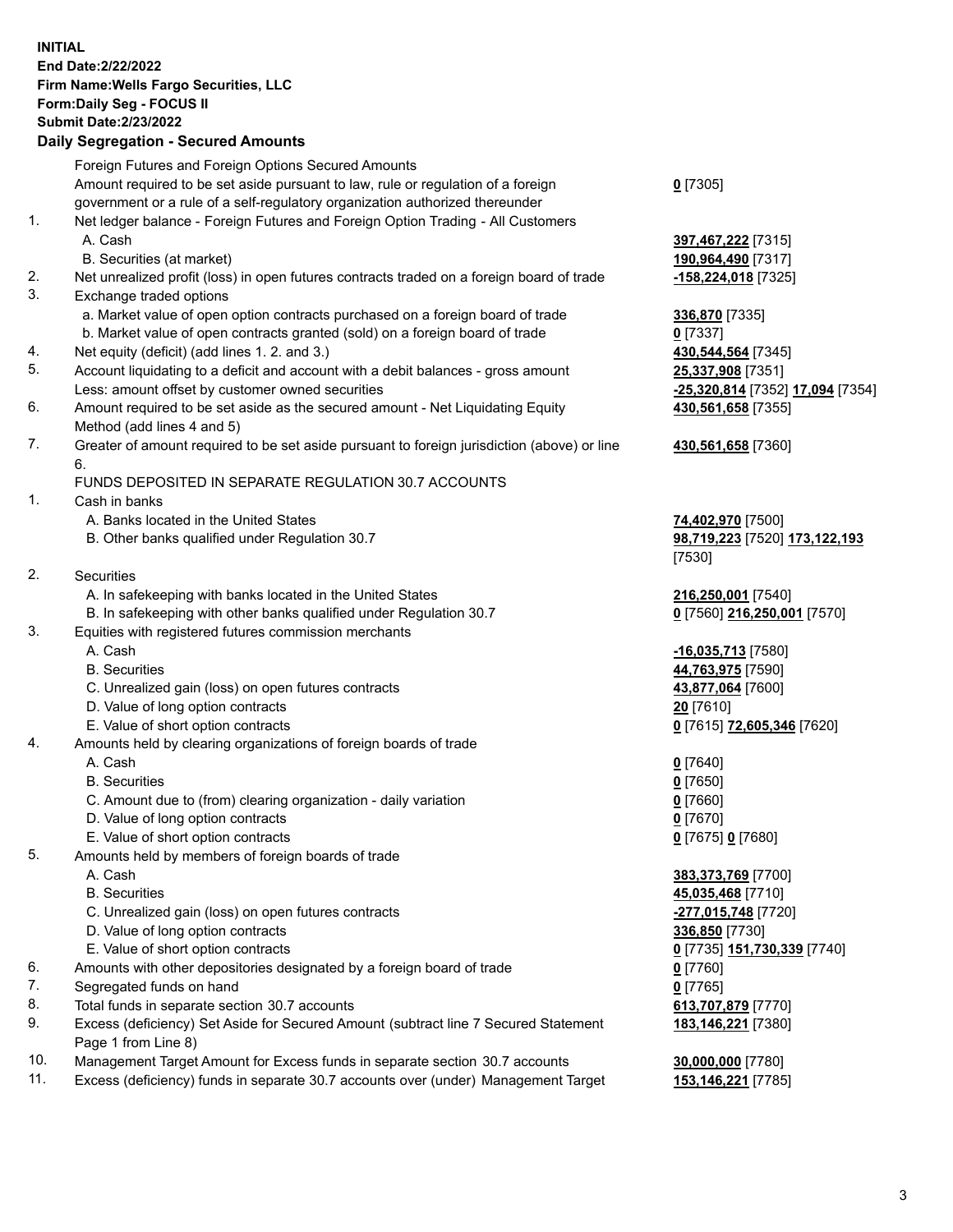**INITIAL End Date:2/22/2022 Firm Name:Wells Fargo Securities, LLC Form:Daily Seg - FOCUS II Submit Date:2/23/2022 Daily Segregation - Segregation Statement** SEGREGATION REQUIREMENTS(Section 4d(2) of the CEAct) 1. Net ledger balance A. Cash **2,709,917,608** [7010] B. Securities (at market) **1,955,471,632** [7020] 2. Net unrealized profit (loss) in open futures contracts traded on a contract market **780,050,932** [7030] 3. Exchange traded options A. Add market value of open option contracts purchased on a contract market **1,797,930,781** [7032] B. Deduct market value of open option contracts granted (sold) on a contract market **-1,650,257,459** [7033] 4. Net equity (deficit) (add lines 1, 2 and 3) **5,593,113,494** [7040] 5. Accounts liquidating to a deficit and accounts with debit balances - gross amount **73,592,048** [7045] Less: amount offset by customer securities **-73,424,299** [7047] **167,749** [7050] 6. Amount required to be segregated (add lines 4 and 5) **5,593,281,243** [7060] FUNDS IN SEGREGATED ACCOUNTS 7. Deposited in segregated funds bank accounts A. Cash **218,298,440** [7070] B. Securities representing investments of customers' funds (at market) **675,538,997** [7080] C. Securities held for particular customers or option customers in lieu of cash (at market) **136,341,728** [7090] 8. Margins on deposit with derivatives clearing organizations of contract markets A. Cash **2,943,148,399** [7100] B. Securities representing investments of customers' funds (at market) **124,220,249** [7110] C. Securities held for particular customers or option customers in lieu of cash (at market) **1,819,129,904** [7120] 9. Net settlement from (to) derivatives clearing organizations of contract markets **30,185,140** [7130] 10. Exchange traded options A. Value of open long option contracts **1,797,930,781** [7132] B. Value of open short option contracts **-1,650,257,459** [7133] 11. Net equities with other FCMs A. Net liquidating equity **0** [7140] B. Securities representing investments of customers' funds (at market) **0** [7160] C. Securities held for particular customers or option customers in lieu of cash (at market) **0** [7170] 12. Segregated funds on hand **0** [7150] 13. Total amount in segregation (add lines 7 through 12) **6,094,536,179** [7180] 14. Excess (deficiency) funds in segregation (subtract line 6 from line 13) **501,254,936** [7190] 15. Management Target Amount for Excess funds in segregation **115,000,000** [7194] 16. Excess (deficiency) funds in segregation over (under) Management Target Amount Excess **386,254,936** [7198]